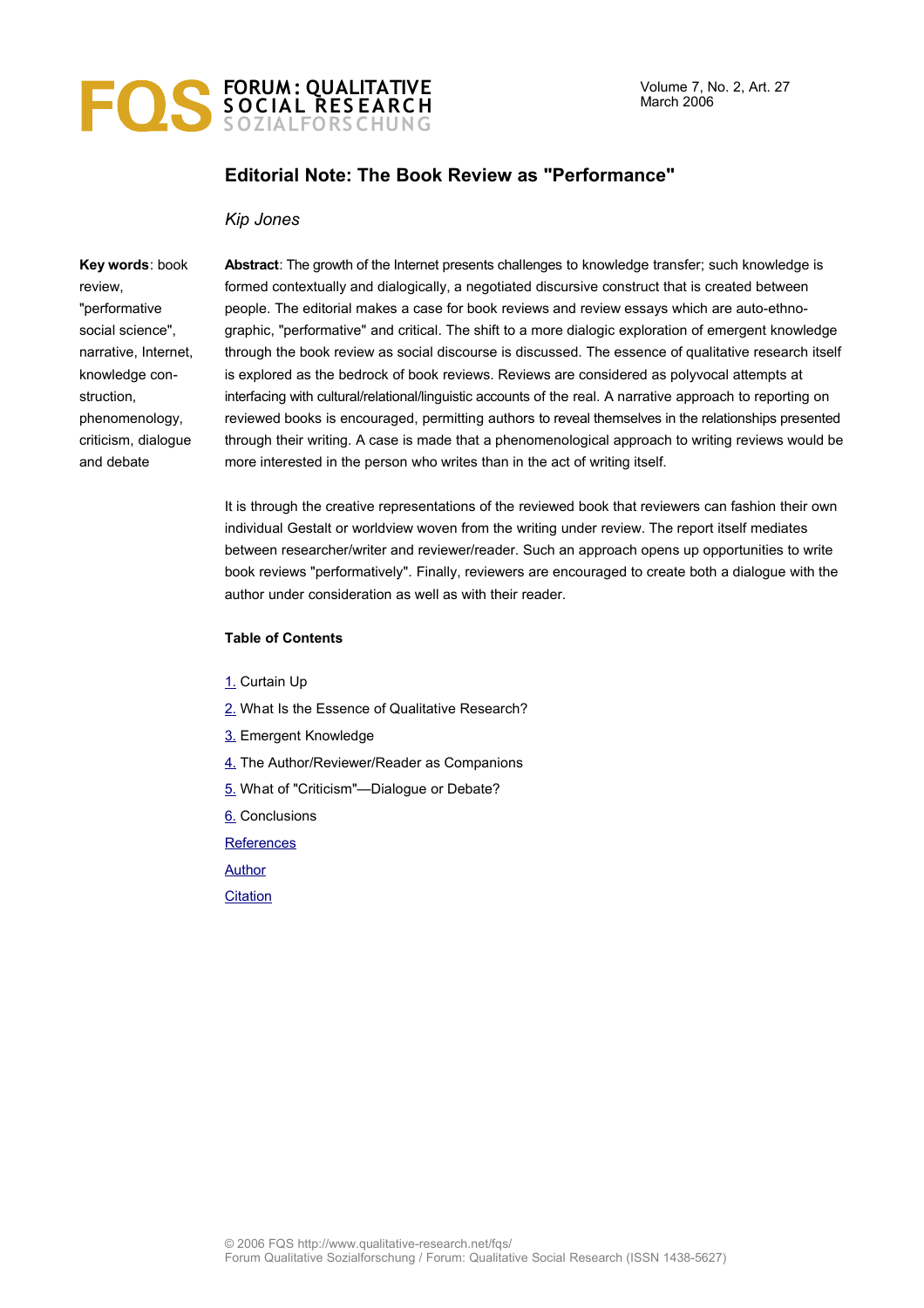"*Hi Günter, Here is the review back to you.*

*It was a pleasure to do; like reading a nice long letter from a friend whom you haven't seen for a while. –Kip*".

# <span id="page-1-0"></span>**1. Curtain Up**

Like an audience sitting in a darkened theatre, disbelief suspended and charged with anticipation, I await the arrival of *FQS* book reviews for editing/reviewing. Because of my interest in the possibilities for qualitative research as "performance", my expectation is, ultimately, to be "entertained" (engaged as an audience member) by all aspects of qualitative endeavour, including book reviews. I remind myself that LAW and URRY (2004, p.400) champion "a fluid and decentred social science for knowing the world allegorically, indirectly, perhaps pictorially, sensuously, poetically …" and that DENZIN (2001, p.43) seeks "an interpretive social science that is simultaneously auto-ethnographic, vulnerable, performative and critical." I join this chorus of liberation. [1]

As new possibilities for information retrieval open up, the shift from a monologic to a more dialogic consideration of explorations of the knowledge base is taking place. Knowledge is no longer a collection of resources organised according to a classification scheme. We occupy "a world that enacts itself to produce unpredictable and non-linear flows and more mobile subjectivities" (LAW & URRY 2004, p.399). A book review is, or at least should be, dialogic. A book's author speaks to her/his audience (in these cases, the reviewers); the book's reviewer speaks to us, her/his readers. This is a circle, a conversation whispered down a path, a sharing chain. Social constructionism, as described by Kenneth GERGEN (1985), maintains that knowledge, scientific or otherwise, is not obtained by objective means but is constructed through social discourse. No single point of view is more valid than another, because all points of view are embedded in a social context that gives them meaning. "Such a view does not obliterate empirical science; it simply removes its privilege of claiming truth beyond community" (GERGEN 1997, unpag.). [2]

## <span id="page-1-1"></span>**2. What Is the Essence of Qualitative Research?**

I am reminded of the essence of qualitative research each time I read a new book review. In qualitative research, the tyranny of numbers is abandoned for the enigma of words. It is often seen as rooted in a non-tangible domain, fundamentally experiential and intuitive. Qualitative work is in constant, dynamic flux, but *moving toward some end-point in an evolutionary way.* There are efforts by the mind to concretise meaning and the qualitative dimension has an integrative function for the researcher. Unity provides context and meaning and it is toward such unity that the researcher is striving. Qualitative efforts make use of that part of the person concerned with meaning, truth, purpose or reality—the ultimate significance of things. Not mere exercises in truth or falsehood, however, these investigations are polyvocal attempts at interfacing with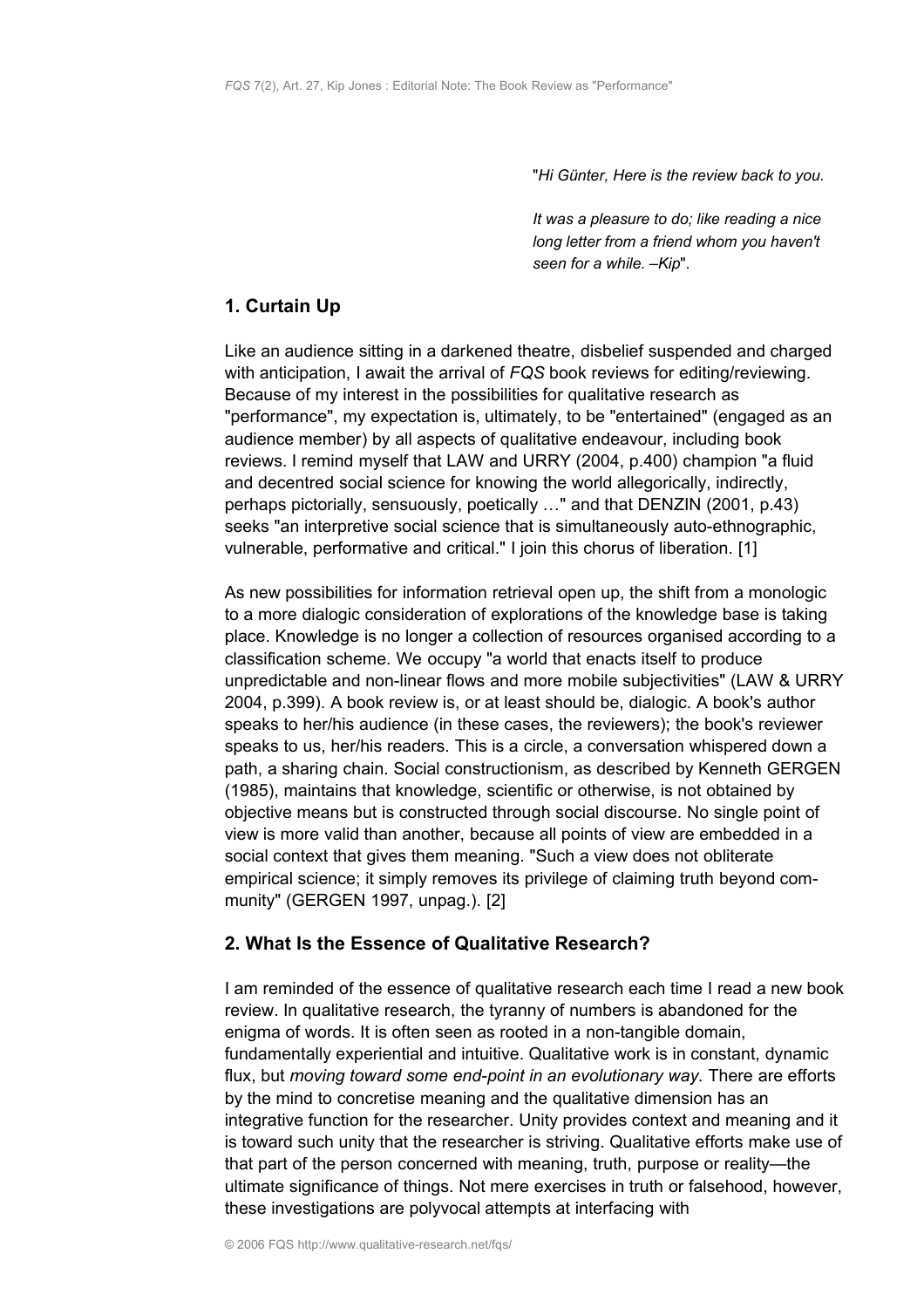cultural/relational/linguistic accounts of the real. They are, therefore, interpretations and not truths in the positivistic sense. The potential of intuition is ultimately a great advantage to this very process. [3]

One of the virtues of qualitative research is its inclusionary nature and ability to give research participants a voice, both through the research process itself (for example, through a wide range of qualitative social science practices that include participatory action research, in-depth interviewing, ethnographic studies, visual anthropology, biographic narrative studies and so forth) and in reports, documents and presentations (and these days, this is widening to include drama, dance, poetry, art, metaphor, evocative forms of writing, the Internet and other new media, film, photographs, etc.). The importance of participatory research and new methods of dissemination cannot be overemphasised, particularly when dealing with disadvantaged and/or unheard voices. Their stories (and, indeed, our own) are central to qualitative pursuits in a post-modern age. Adopting a narrative (listening and responding to told stories), rather than an empirical, mode of inquiry allows investigators to get closer to the phenomena studied in several ways: first, the narrative provides access to the specific rather than the abstract; secondly, narratives allow experience to unfold in a temporal way; thirdly, everyday language and its nuances are encouraged; finally, narrative permits dynamics to reveal themselves in the actions and relationships presented. [4]

### <span id="page-2-0"></span>**3. Emergent Knowledge**

French educator Pierre LÉVY (1997) believes that profound changes are occurring in the way we acquire knowledge and supports the potential collective intelligence of human groups through emerging spaces of knowledge that are continuous, evolving and non-linear. LÉVY (2003) states that since the end of the 19<sup>th</sup> Century the cinema has given us a kinetic medium for representation. In fact, "we think by manipulating mental models which, most of the time, take the form of images. This does not mean the images resemble visible reality, they are more of a dynamic map-making" (LÉVY 2003, p.4). Within this kinetic world, "the social sciences need to re-imagine themselves, their methods and, indeed, their 'worlds' if they are to work productively in the 21st Century" (LAW & URRY 2004, p.390). [5]

The exponential growth of the Internet presents challenges to the methodologicalphilosophical foundations of knowledge. At the very heart of this matter is knowledge transfer. Science consists of many knowledge-generating activities, each with strengths and weaknesses (HOSHMAND & POLKINGHORNE 1992). Martin HEIDEGGER's philosophy of science recognised science as a cultural practice; he saw the human sciences as a double hermeneutic—as interpretations of interpretations. It is the naturally inquisitive nature of humans to seek knowledge that compels us to search for our own answers and, by doing so, ironically, enter into the dialogical. Thus, knowledge is formed contextually and dialogically. Knowledge is a negotiated discursive construct that is created between people. [6]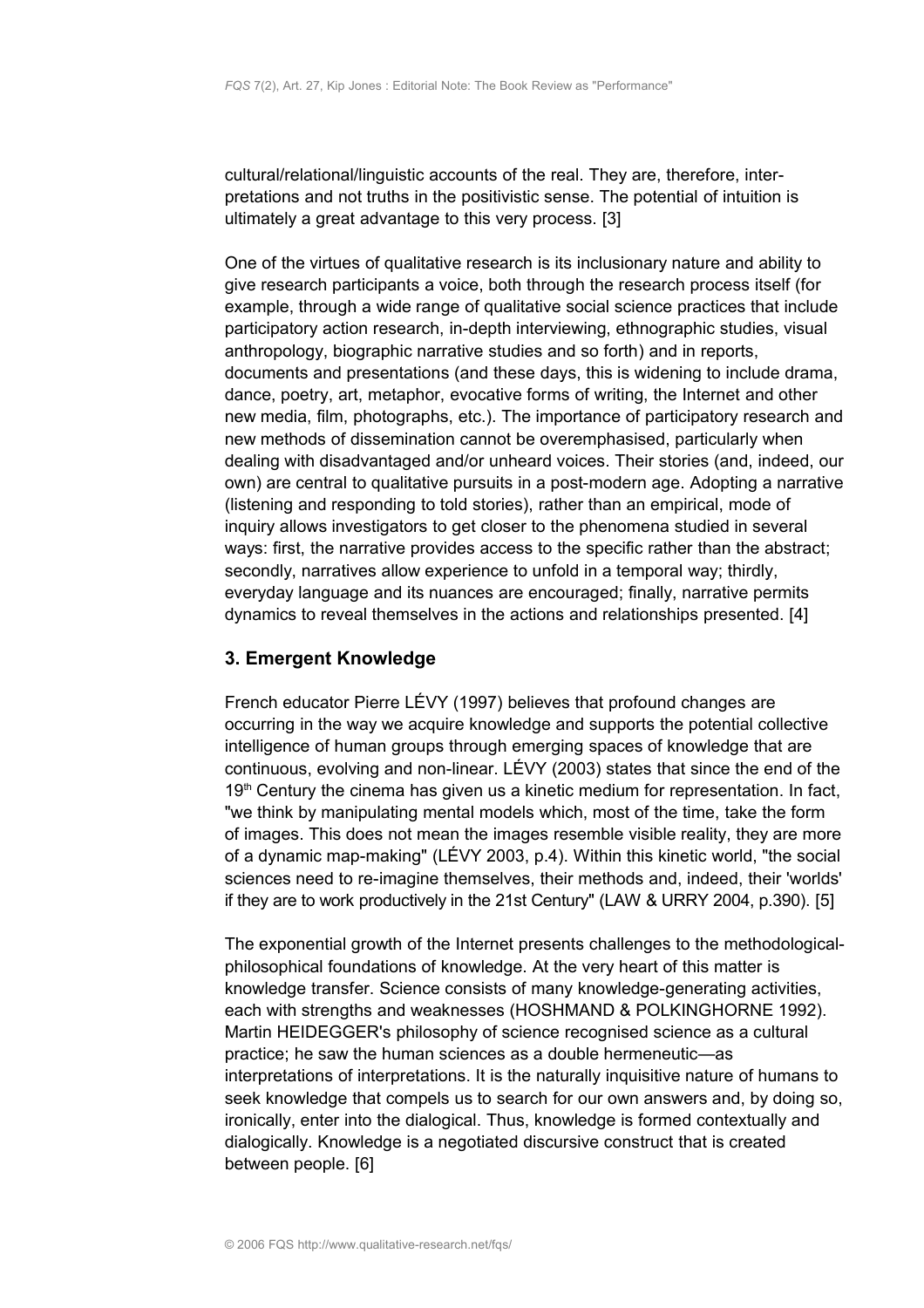#### <span id="page-3-0"></span>**4. The Author/Reviewer/Reader as Companions**

When considering reviewed books/book reviews, we find much revealed in the very style and storyline:

"Alphonso Lingus, discussing 'exposure through presentation', says 'to enter into a conversation with another is … to throw open the gates of one's own positions; to expose oneself to the other, the outsider; and to lay oneself open to surprises, contestation, and inculpation….' If we follow Lingus' argument, it is through our surprise and questioning of the style taken by the authors that we find the missing person in the tale" (RAPPORT, 2004, p.40). [7]

The issue of "personhood" is central to the phenomenological school of philosophy, which is interested more in *the person* who writes than in the act of writing itself. In the words of MERLEAU-PONTY (cited in RAPPORT 2004, p.41): "Perception is not a science of the world … it is the background from which all acts stand out, and is presupposed by them". [8]

Thus, our considerations, through embodied perception, encourage us to walk around the edges of the review and the reviewed, to see beyond factuality to the humanism hidden on the other side. By extending our gaze beyond the usual, to new technologies and modes of presentation such as web publishing, we open new doors to understandings and resources. It is through the creative representations of the "*told story*" that book reviewers fashion their own individual Gestalt or worldview woven from the facts and accounts of what they have to say about the "who, what, when and where" of the writing under review. The interpretive presentations of this "*told story*," or thematic ordering of the narration, involves the construction of the reviewer's system of knowledge, *their interpretations* from their own lives and *their classifications* of experiences— MANNHEIM's (1936) "irreducible residue" of knowledge seeking. This personal system of knowledge is often more easily made accessible in review essays. Equally, it is also represented in more standardised reviews, if more subtly so. It is in the latter where what is left unsaid is often as powerful as what is said. [9]

SANDELOWSKI and BAROSSO (2002, p1), in fact, argue for a "reconceptualization of the research report [and thus, the research report review] as a dynamic vehicle that mediates between researcher/writer and reviewer/reader, rather than as a factual account of events after the fact". Such an approach resists the dominance of the author or reviewer, recognizing that work is incomplete without readers' responses. It is through such an expansive and inclusive attitude, in contrast to narrower approaches to book reviews, that possibilities open up to cross (or at least ignore) conservative and traditional boundaries and begin to write book reviews "performatively". [10]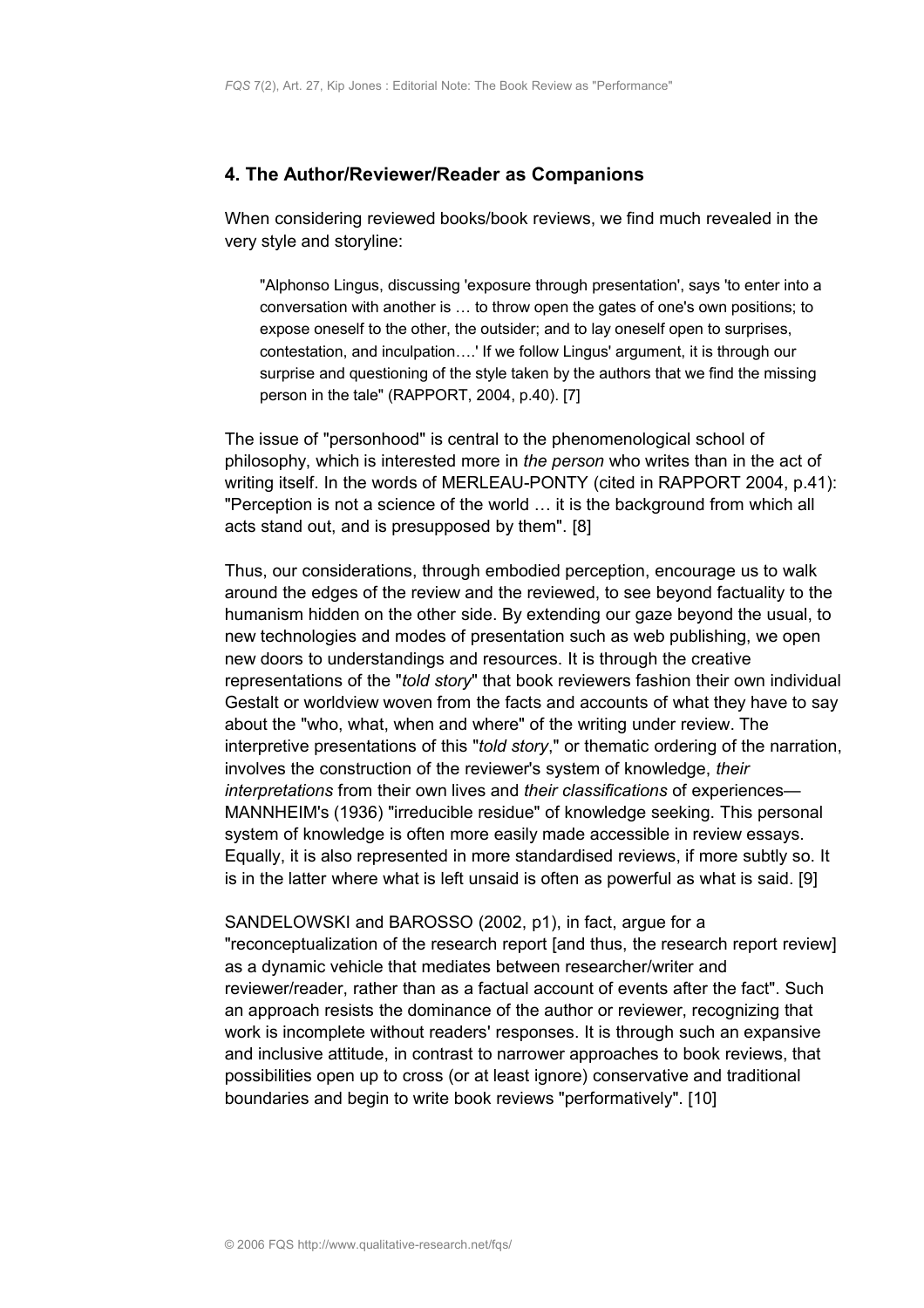### <span id="page-4-0"></span>**5. What of "Criticism"—Dialogue or Debate?**

"In dialogue, participants speak as unique individuals about their own beliefs and experiences, reveal their uncertainties as well as certainties, and try to understand one another" (BECKER, CHASIN, CHASIN, HERZIG & ROTH, 2003, p.184). BECKER et al. distinguish dialogue from debate. They explain that, in dialogue, participants are encouraged to question the dominant discourse, explore options for problem definition and resolution, and discover inadequacies in language and concepts used. In debate, however, the atmosphere is threatening, attacks are permitted, refuting the data of others and exposing faulty logic in argument pervades, statements are predictable and offer little new information, and success often only requires simple impassioned statements. [11]

I would encourage reviewers to take the approach of a dialogue with the author under consideration as well as with their readership and back away from the debating, argumentative, vitriolic and accusatory tone that often permeates reviews which champion "independent critical judgments". Much of this criticism too often takes a dismissive line of attack which could be avoided without altering concepts or loosing its craft by taking a more communicative position—by the reviewer, with the work's author and, ultimately, with the reader. In fact, a dialogic attitude in building a case would more clearly highlight the integrity of the reviewer's creative writing style as well as her/his thinking. At the end of the day, the reviewer "acts" as an interpretive "performer" between the "script" (the work under review) and the "audience" (the reader). [12]

Writing a book review is, for many, a first step in joining a community of scholars (e.g., see my first crack at a review in *FQS*, JONES 2000). Often, in some of these early attempts at neophyte "criticism", the reader finds her/himself on a battle field, a war raging. A confrontational stance with a book's author, however, does little towards achieving the stated goal. An argumentative tone often makes it difficult for the reader to arrive at consensus with the reviewer when an unrelenting, dogmatic style of attack/presentation is used. Better would be a sense that the reviewer is inviting the reader to join her/him on a journey, attempting to draw the reader in by establishing common ground and exploring the book together. When the reviewer stops arguing and starts writing, the possibility is created for the reviewer to show the most integrity and imagination. In such efforts, reviewers become willing to reveal their own vulnerability and, therefore, engage in dialogue with the readership on a personal plane. By acknowledging more of her/his uncertainties as well as certainties, the reviewer stands a better chance of reaching others at the level of mutual understanding and shared experiences. [13]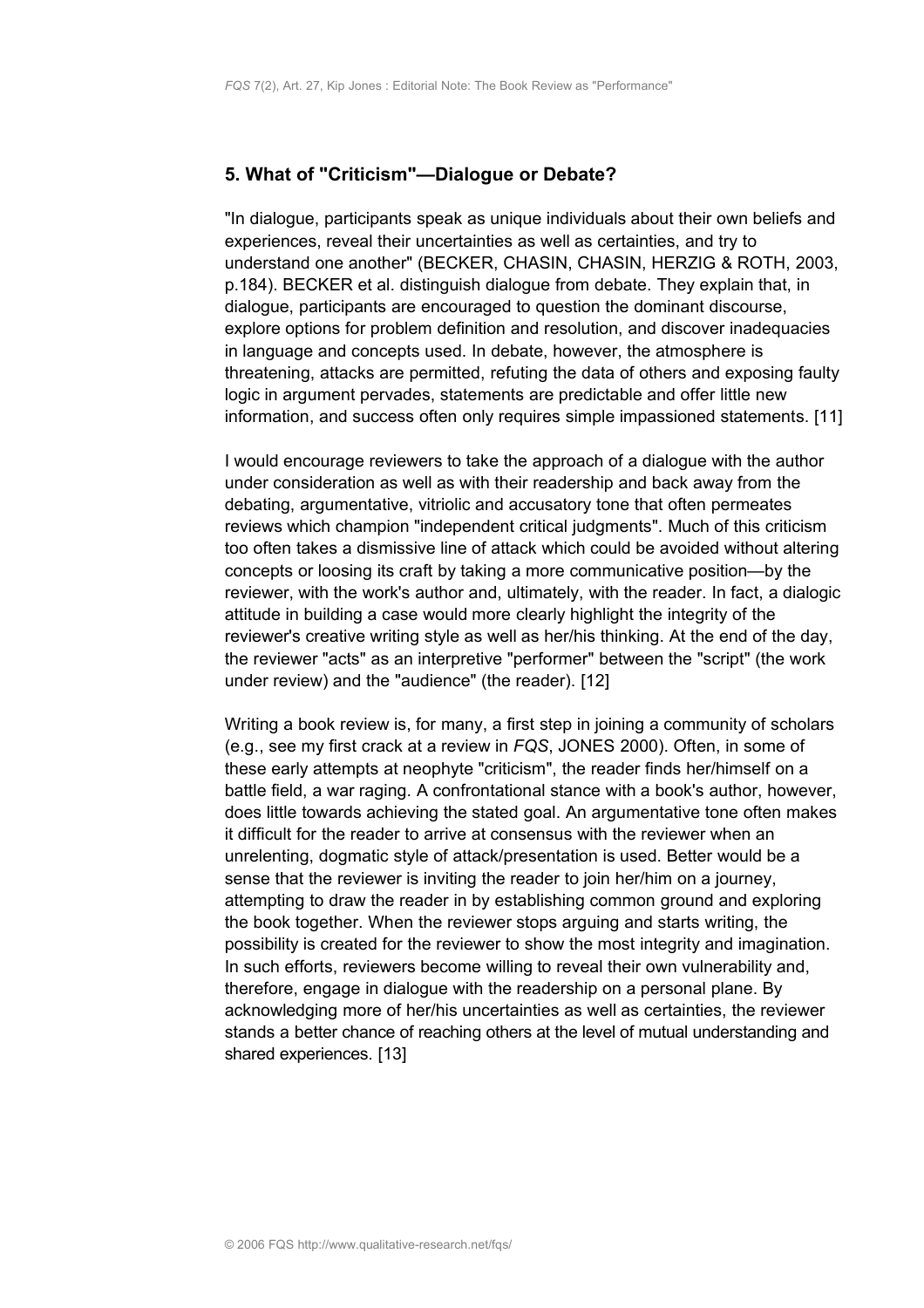#### <span id="page-5-1"></span>**6. Conclusions**

What needs to be recognized and acknowledged is that beyond the mere text of the book review resides the promise of personal revelation, an intimacy that is shared by the reviewer with the reader. Recoiling from this shared understanding negates the potential for the cathartic, audience-like experience and the possibilities of a truly reflective knowing of other beings through writing. Within the reader/audience's interaction with the review, an opportunity arises for meaningful communication through images conjured up in a kind of theatrical, magical dialogue. Emphasis is on shared cultural and societal resources or the "habitus—our second nature, the mass of conventions, beliefs and attitudes which each member of a society shares with every other member" (SCHEFF 1997, p.219). It is in these moments of collective, extended reality that we connect to what it means to be human and, therefore, reach a higher plane of mutual understanding and a blurring of individual differences. Ultimately, book reviews contribute to the development of shared meanings and reciprocal appreciation—the beginnings of dialogue, not an ending point. [14]

#### <span id="page-5-0"></span>**References**

Becker, Carol; Chasin, Laura; Chasin, Richard; Herzig, Margaret & Roth, Sallyann (2003). From Stuck Debate to New Conversation. In [Mary Gergen](http://www.qualitative-research.net/fqs/beirat/gergen-mary-e.htm) & Kenneth [J. Gergen](http://www.qualitative-research.net/fqs/beirat/gergen-ken-e.htm) (Eds.), *Social Construction A Reader* (pp.182-192). London: Sage.

[Denzin, Norman K.](http://www.qualitative-research.net/fqs/beirat/denzin-e.htm) (2001). The Reflexive Interview and a Performative Social Science. *Qualitative Research*, *1*(1), 23-46.

Gergen, Kenneth J. (1985). The Social Constructivist Movement in Modern Psychology. *American Psychologist*, *40*, 266-275.

Gergen, Kenneth J. (1997). Social Theory in Context: Relational Humanism. Draft copy for J.D. Greenword (Ed.), *The Mark of the Social*. New York: Rowman and Littlefield. Available at: <http://www.swarthmore.edu/SocSci/kgergen1/web/page.phtml?id=manu9&st=manuscripts&hf=1> [Date of access: February, 3, 2006].

Hoshmand, Lisa T. & Polkinghorne, Donald E. (1992). Redefining the Science-Practice Relationship and Professional Training. *American Psychologist*, *47*(1), 55-66.

[Jones,](http://www.qualitative-research.net/fqs/impressum/jones-e.htm) Kip (2000, November). Big Science or The Bride Stripped Bare by Her Bachelors, Even. Review Essay: Wendy Hollway & Tony Jefferson (2000). Doing Qualitative Research Differently. Free Association, Narrative and the Interview Method. [29 paragraphs]. *Forum Qualitative Sozialforschung / Forum: Qualitative Social Research* [On-line Journal], *1*(3), Art. 43. Available at: <http://www.qualitative-research.net/fqs-texte/3-00/3-00review-jones-e.htm>[Date of access: February, 3, 2006].

Law, John & Urry, John (2004). Enacting the Social. *Economy and Society*, *33*(3), 390-410.

Lévy, Pierre (1997). *Collective Intelligence: Mankind's Emerging World in Cyberspace*. New York, London: Plenum Trade.

Lévy, Pierre (2003). Education and Cyberspace. Available at: <http://www.siliconyogi.com/andreas/2003/doc/2003-1454.htm>[Date of access: February, 3, 2006].

Mannheim, Karl (1936). *Ideology and utopia.* London: Routledge & Kegan Paul.

Rapport, Frances (with Eugene Wu, Kip Jones &Trisha Greenhalgh) (2004). Soldiers Become Casualties: Doctors' Accounts of the SARS Epidemic. In Brian Hurwitz, Trisha Greenhalgh and Vieda Skultans (Eds.), *Narrative Research in Health & Illness* (pp.37-51). London: BMJ Books.

Sandelowski, Margarete & Barroso, Julie (2002). Reading Qualitative Studies. *International Journal of Qualitative Methods*, *1*(1), Article 5. Available at: [http://www.ualberta.ca/~iiqm/backissues/1\\_1Final/pdf/sandeleng.pdf](http://www.ualberta.ca/~iiqm/backissues/1_1Final/pdf/sandeleng.pdf) [Date of access: February, 3, 2006].